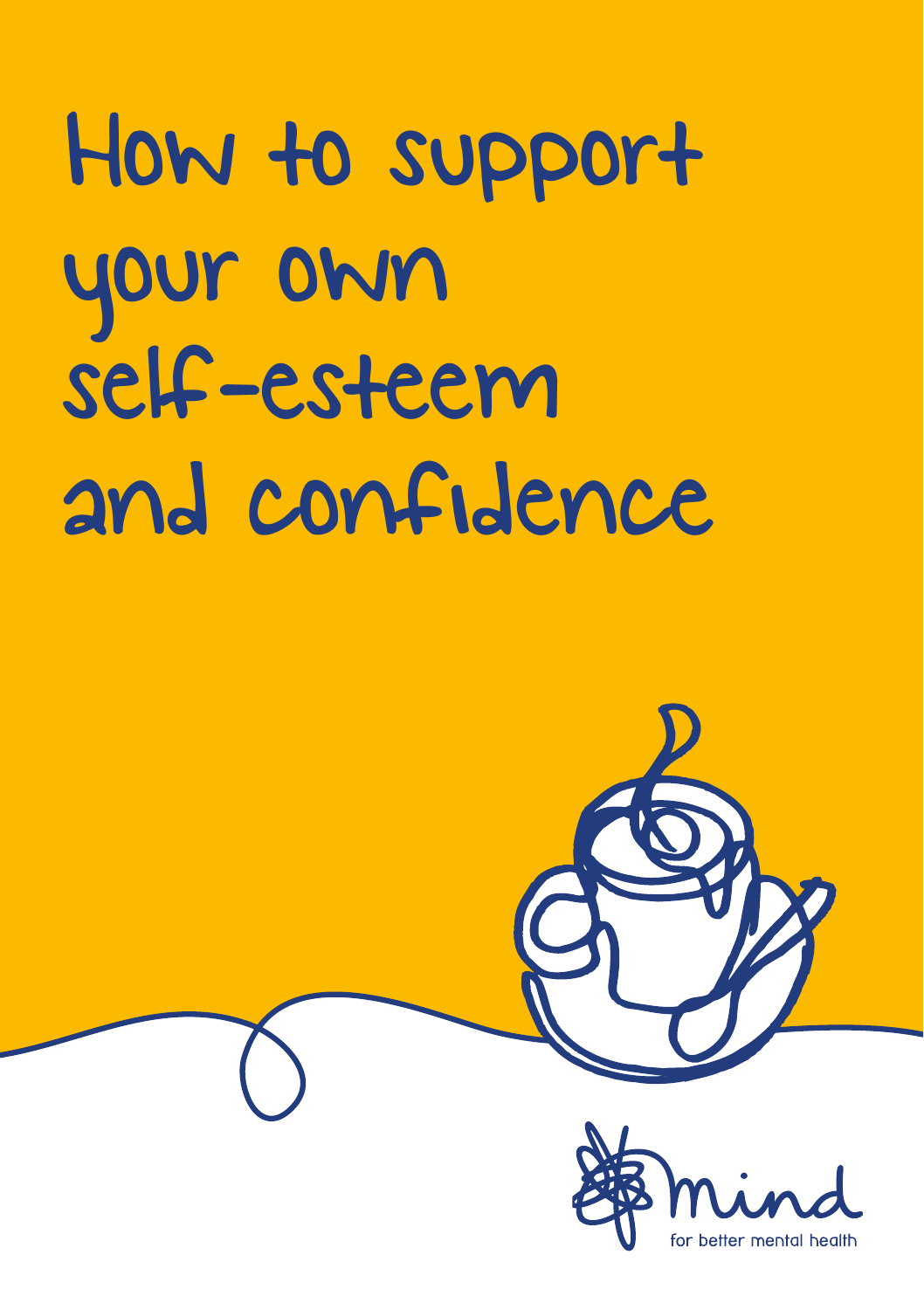Self-esteem is how we value and perceive ourselves. It's based on our opinions and beliefs about ourselves, which can sometimes feel really difficult to change. Our self-esteem can change as we become parents, and as well as looking after our own, we also start looking to protect our children's self-esteem.

## What can affect your self-esteem?

**The things that affect our self-esteem can differ for everyone.** Your selfesteem might change suddenly, or you might have had low self-esteem for a while – this can make it hard to recognise how you feel and make changes.

Often, **difficult or stressful life experiences can be a factor**, such as:

- experiencing abuse, prejudice, discrimination or stigma
- relationship problems, separation or divorce
- physical or mental health problems
- bereavement
- problems with employment, money or housing
- worries about your appearance and body image
- truing to meet high expectations, either from yourself or other people.

You may have experienced one or more of these difficulties, or had other experiences that aren't listed here - or there might not be one particular cause.

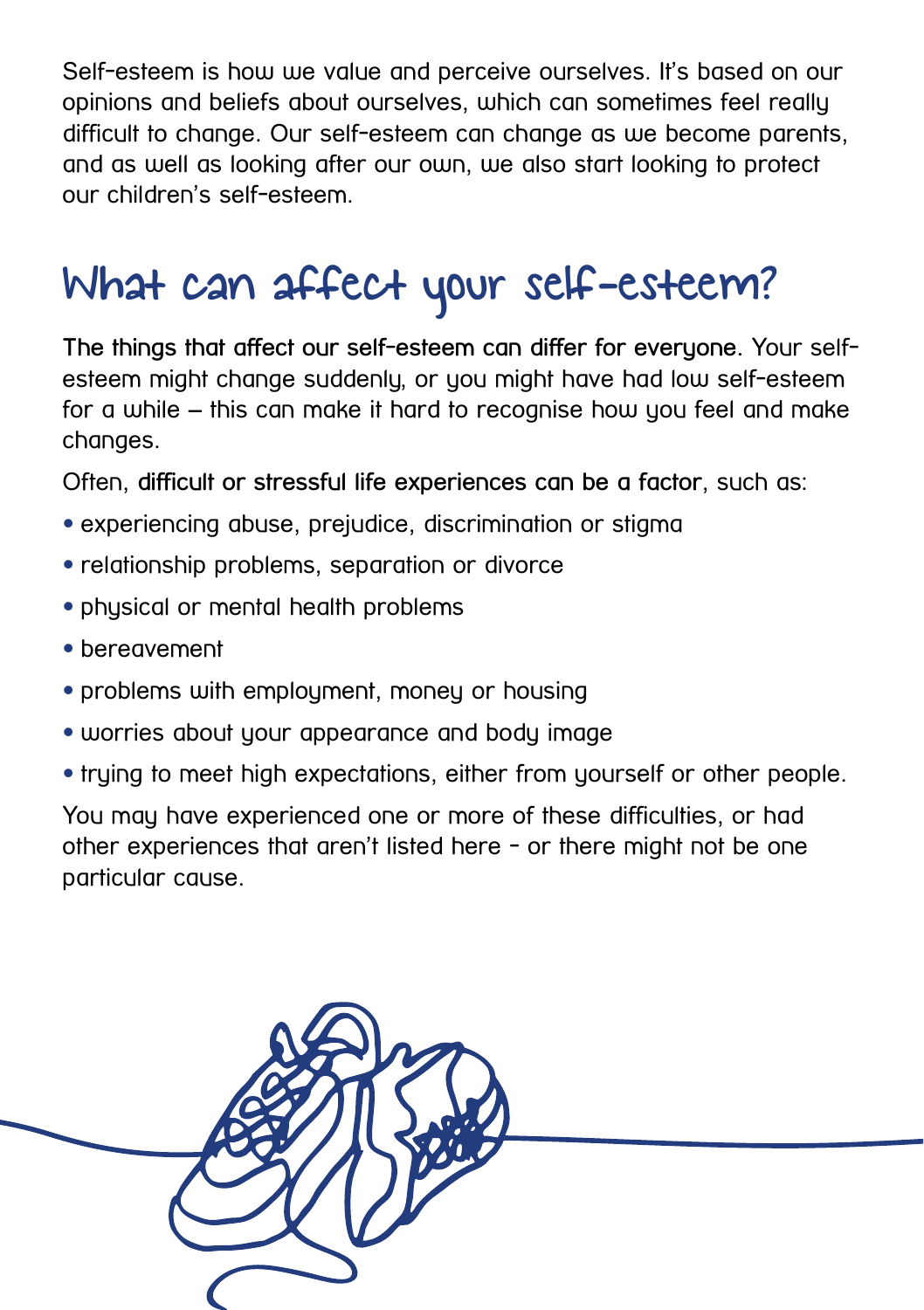## How to improve your self-esteem

Being a parent can be a great and really rewarding experience but it can also be hard at times and you might feel like your confidence gets knocked. If this happens, it could help to:

 Avoid comparing yourself to other parents Try to remember that what other people choose to share about themselves isn't always the full picture, and comparing ourselves is unrealistic.

Tru to challenge unkind thoughts about yourself It can be easy to put yourself down but if you find yourself doing this, it can help to ask: "Would I talk to, or think about, a friend in this way?".

 Practice being assertive Try to learn how to stop for a second, and breathe before automatically agreeing to something you don't want to. This may get easier the more you do it, and can help maintain your energy and wellbeing.

 Try to notice the good things Try to celebrate your successes, no matter how small they may seem. Take time to praise yourself and notice the things you do well.